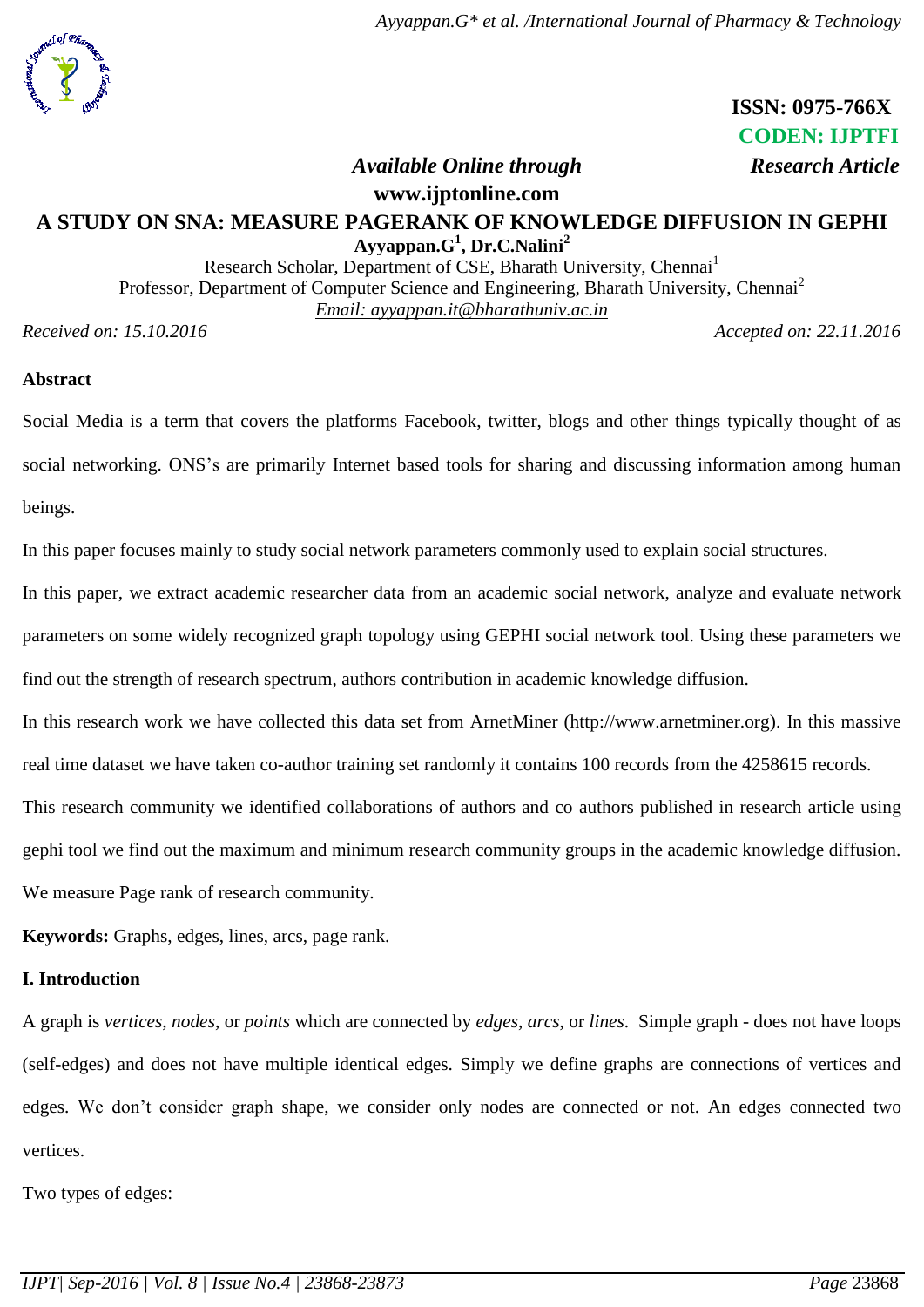*Ayyappan.G\* et al. /International Journal of Pharmacy & Technology* 1. Symmetrical, 2. Arcs (Directed).

Two types of graph frameworks:

- 1. Graph,
- 2. Digraph.



**Fig1: Cluster of Research community without Label Representation.**



**Fig2: Cluster of Research community With Label Representation.**

# **II. Related Work**

Dynamic network analysis can provide an aid to longitudinal SNA research. However, as a relatively young field, many aspects have not been explored and there are few standards that have been established. One path taken was to treat network edges as probabilistic, and use multi agent systems to study network evolution (Carley 2003). Carley redefined the traditional sociogram by adding probabilistic parameters on the edges, providing a quantification of the likelihood they will form. Individual nodes were also given more emphasis; they are treated as agents, and can potentially impact how a network will develop. Terroist networks are a good example where prediction is vital (Krebs 2002), and one in which link prediction has important applications(Carley, Dombroski, Tsvetovat, Reminga and Kamneve 2003; Liben-Nowell and Kleinberg 2006). Another visualization method is to explicitly use the time and order of social interactions to build the network (Berger-Wolf and Saia 2006). Researchers have also applied DNA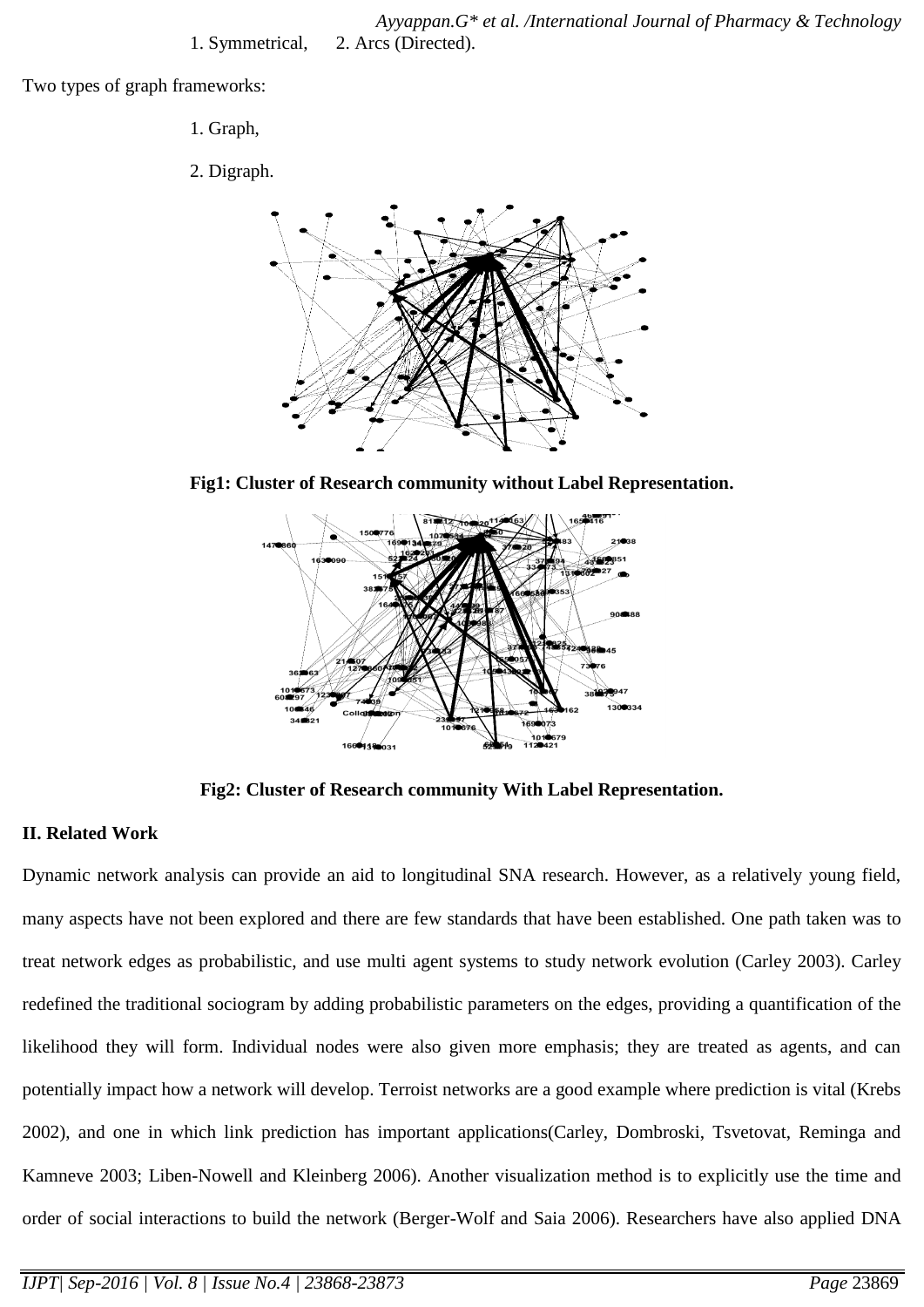*Ayyappan.G\* et al. /International Journal of Pharmacy & Technology*

methods to study other forms of longitudinal networks. Kossinetts and Watts(2006)examined the stability of bridges, defined as connections outside one's circle of acquaintances, and measured how social ties were created and dissolved over time. Barabasi and colleagues (2002) applied DNA methods to find unique properties in an evolving citation network that differed from classic models. Indeed, various forms of citation and co-authorship networks offer a wealth of reliable data with which to study the evolution of networks. New layouts and metric computations are constantly being developed from these dynamic network studies (Brandes and Pich 2012). The study of dynamic networks greatly benefits from visualizations that can illustrate ideas and concepts not immediately visible in a static sociogram. In fact, "The ability to see data clearly creates a capacity for building intuition that is unsurpassed by summary statistics" (Moody, McFarland and Bender-deMoll 2005). Moody and others' research emphasizes how the ability to see data can be superior to summary statistics, and illustrates the need to visualize how networks develop and change over time. Additionally, they lay the foundation of how dynamic network visualizations should be presented (e.g. differentiating between discrete and continuous time), and recommend visualization and analysis be interactive. These theoretical ideas were developed in parallel with SoNIA, a software package for visualizing dynamic network data (Bender-deMoll and McFarland 2006).Other researchers have continued to focus on studying different properties of dynamic networks, e.g. the evolution of subgroups(Falkowski, Bartelheimer and Spiliopoulou 2006), effects of network topology and organizational structure over time (Kossinets and Watts 2006), detecting and predicting statistically significant changes in a network over time (McCulloh and Carley 2011), and new visualization methods using shortest-path computations (Brandes and Pich 2012).

#### **III. Materials and Methods**

Gephi is an interactive visualization and exploration platform for all kinds of networks and complex systems, dynamic and hierarchial graphs. Gephi is a tool for people that have to explore and understand graphs. Like Photoshop but for data, the user interacts with the representation, manipulate the structures, shapes and colors to reveal hidden properties. The goal is to help data analysts to make hypothesis, intuitively discover patterns, isolate structure singularities or faults during data sourcing. It is a complementary tool to traditional statistics. This is a software for Exploratory Data Analysis. Gephi tool provides an fastest graph visualization engine to speed-up understanding and pattern discovery in large graphs. Gephi is powered by ad-hoc OpenGL engine, it is pushing the envelope on how interactive and efficient network exploration can be.

• Networks up to 50,000 nodes and 1,000,000 edges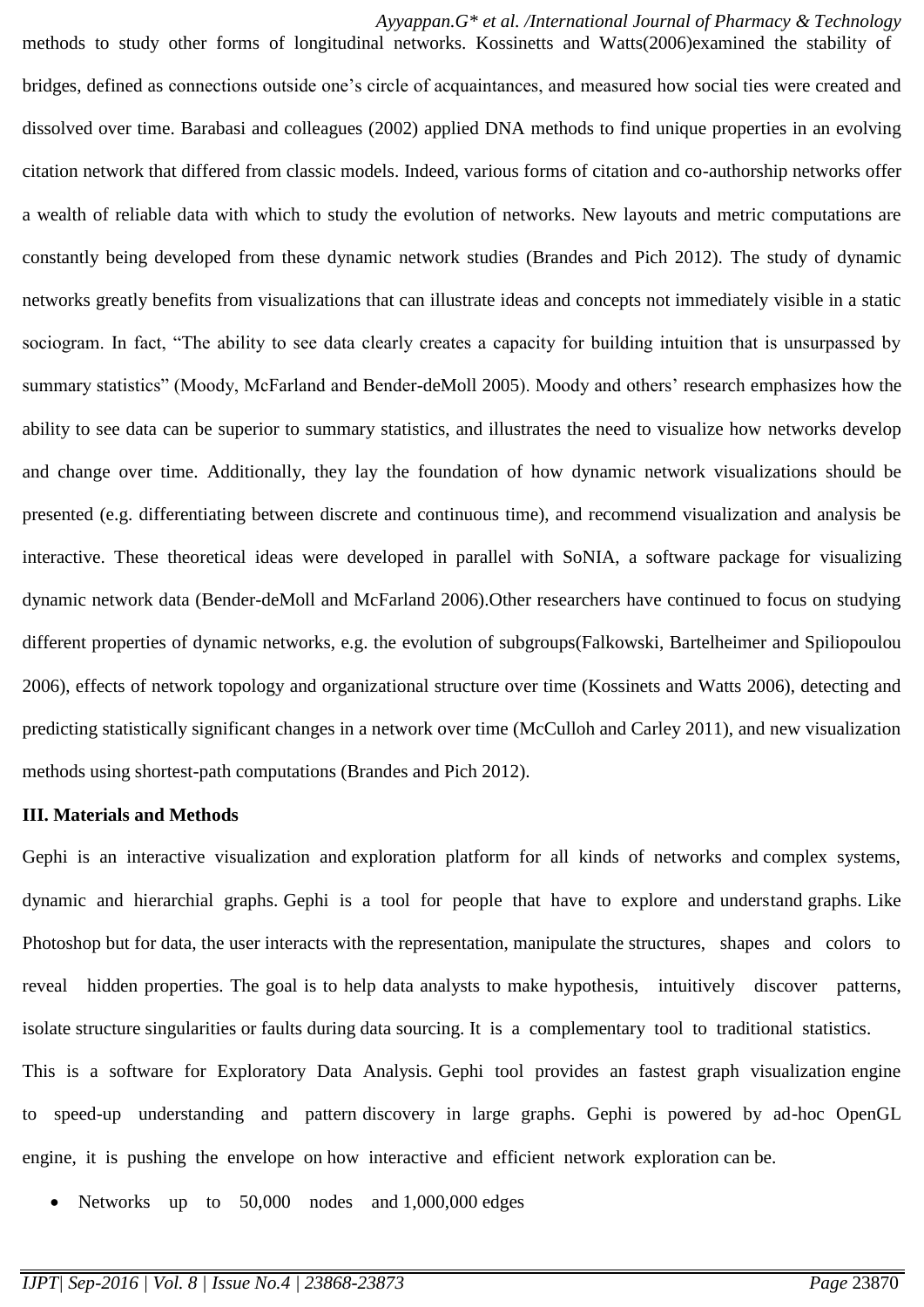- *Ayyappan.G\* et al. /International Journal of Pharmacy & Technology*
- Iterate through visualization using dynamic filtering
- Rich tools for meaningful graph manipulation Gephi is a modular software and can be extended with plugins. Plugins can add new features like layout, filters, metrics, data sources, etc. or modify existing features. Gephi is written in Java so anything that can be used in Java can be packaged as a Gephi plug-in.

In this research work we find out average length of research community like as betweenness centrality distribution, Eccentricity distribution, Harmonic closeness centrality distribution.

## **a) Page Rank :**

The technique for link analysis assigns to every node in the web graph a numerical score between 0 and 1, known as its *PageRank.*

he PageRank algorithm outputs a probability distribution used to represent the likelihood that a person randomly clicking on links will arrive at any particular page. PageRank can be calculated for collections of documents of any size. It is assumed in several research papers that the distribution is evenly divided among all documents in the collection at the beginning of the computational process. The PageRank computations require several passes, called "iterations", through the collection to adjust approximate PageRank values to more closely reflect the theoretical true value. A probability is expressed as a numeric value between 0 and 1. A 0.5 probability is commonly expressed as a "50% chance" of something happening. Hence, a PageRank of 0.5 means there is a 50% chance that a person clicking on a random link will be directed to the document with the 0.5 PageRank.

## **IV. Implementation and Result**

## **Parameters:**

 $Epsilon = 0.001$ 

Probability  $= 0.85$ 



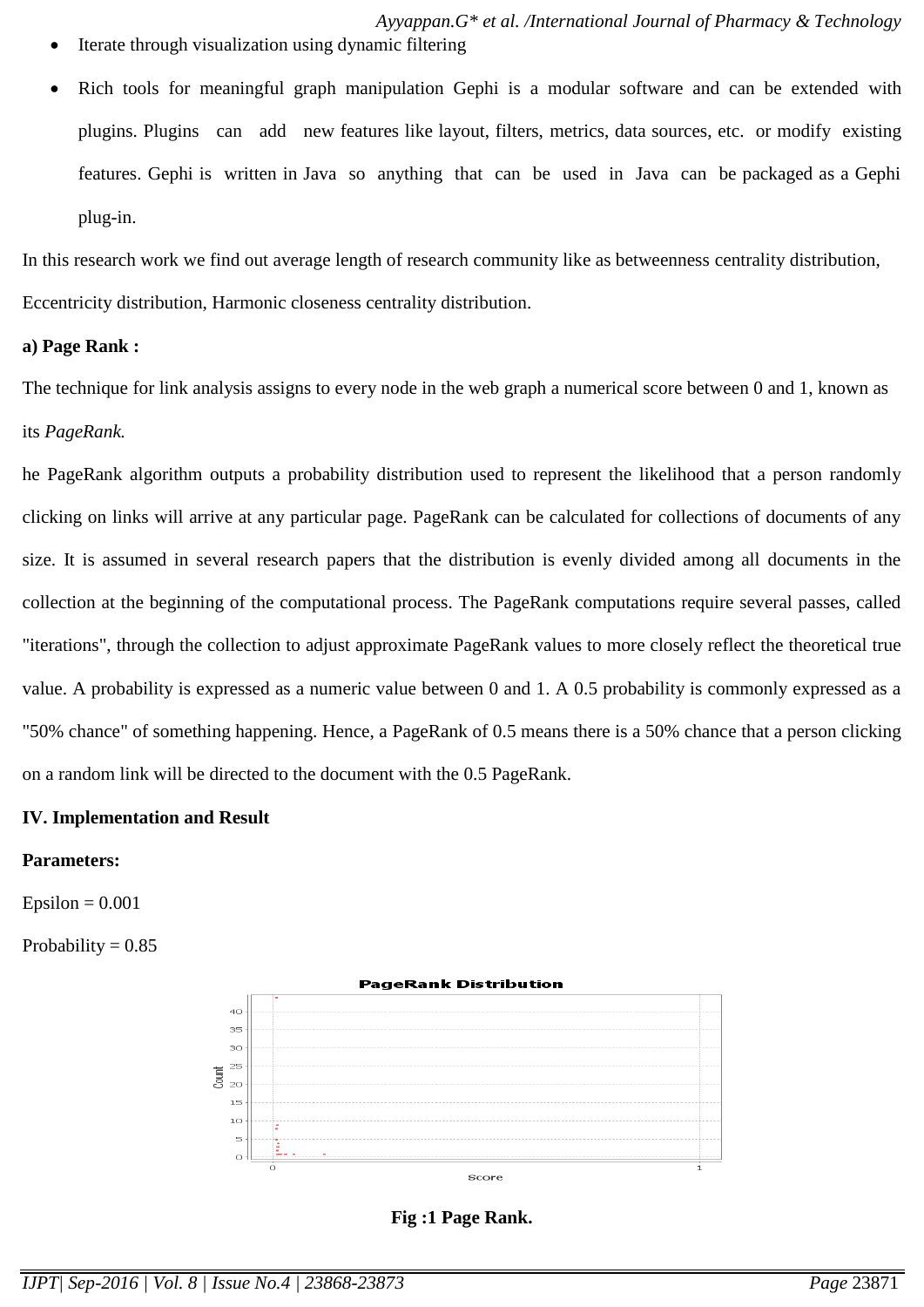# **V. Conclusion**

This result produce Page Rank is a feature made with social networking. It measures the importance of each node within the network. The metric assigns each node a probability that is the probability of being at the page after many clicks. The standard adjacency matrix is normalized so that the columns of the matrix sum to 1. The Page Rank measures not only by how many other nodes are connected to it, but how many nodes "Those nodes" are connected to.

# **VI. References**

- 1. [http://matthieu-totet.fr/Koumin/2013/12/16/understand-degree-weighted-degree-betweeness-centrality/.](http://matthieu-totet.fr/Koumin/2013/12/16/understand-degree-weighted-degree-betweeness-centrality/)
- 2. [http://users.phys.psu.edu/~ralbert/phys597\\_09/c02\\_graph\\_conc.pdf](http://users.phys.psu.edu/~ralbert/phys597_09/c02_graph_conc.pdf)
- 3. Jie Tang, Jing Zhang, Ruoming Jin, Zi Yang, Keke Cai, Li Zhang, and Zhong Su. Topic Level Expertise Search over Heterogeneous Networks. Machine Learning Journal, Volume 82, Issue 2 (2011), Pages 211-237.
- 4. Kar-Hai Chu,Heather Wipfli,Thomas W. Valente,Using Visualizations to Explore Network Dynamics , Journal of Social Structure,Volume 14,
- 5. <https://sites.google.com/site/ucinetsoftware/home>
- 6. <http://www.r-project.org/>
- 7. Wipfli, H., K. Fujimoto and T. W. Valente (2010). "Global Tobacco Control Diffusion: The Case of the Framework Convention on Tobacco Control." American Journal of Public Health100(7): 1260.
- 8. Suh, B., L. Hong, P. Pirolli and E. Chi (2010). Want to be Retweeted? Large Scale Analytics on Factors Impacting Retweet in Twitter Network. 2010 IEEE Second International Conference on Social Computing (SocialCom), IEEE.
- 9. Correa, C. D. and K.L. Ma (2011). Visualizing Social Networks. Social Network Data Analytics, Springer: 307- 326.
- 10. Kairam, S., D. J. Wang and J. Leskovec (2012). The Life and Death of Online Groups: Predicting Group Growth and Longevity. In Proceedings of the fifth ACM International Conference on Web Search and Data Mining, ACM.
- 11. McCulloh, I. and K. Carley (2011). "Detecting Change in Longitudinal Social Networks." Journal of Social Structure12(3).